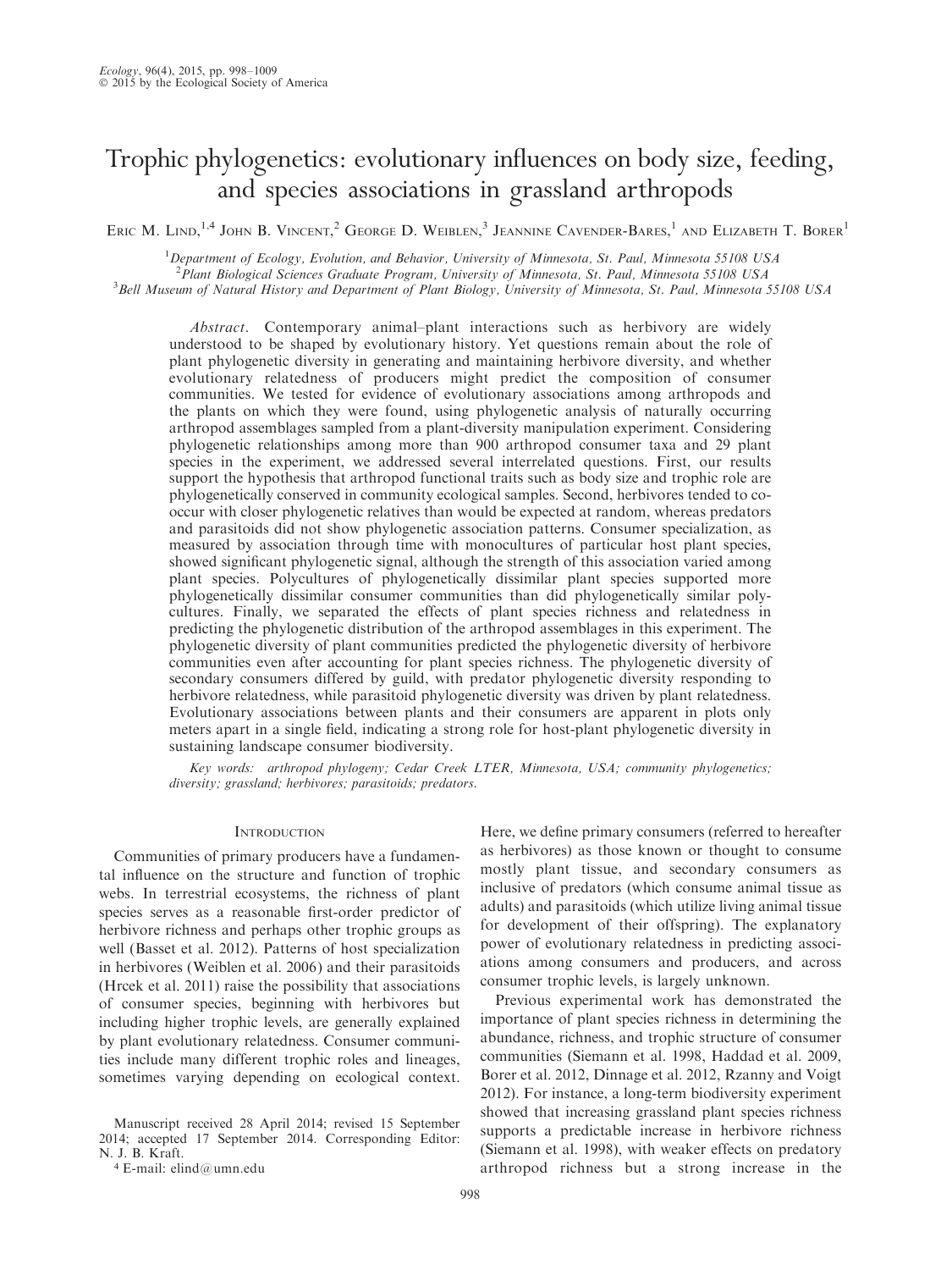2009). An analysis of consumer communities in a similar plant diversity experiment found increased diversity of trophic interactions among consumer functional groups (Rzanny and Voigt 2012), indicating not just effects on consumer species diversity, but also that the intensity of food-web relationships changes with plant diversity. Finally, structural equation modeling of whole communities of plants and consumers suggests producer biomass may be equally or even more important than plant diversity in promoting consumer diversity (Borer et al. 2012). Although these studies have documented the overall influence of primary producer diversity on consumers at the ecosystem level, mechanistic explanations of consumer–host species relationships, as mediated by trait interactions and evolutionary history, are also needed (Rafferty and Ives 2013).

Speciation and ecological specialization have long been hypothesized to explain the diversity of plant– insect associations, because colonization of new host plants by herbivores may involve adaptation to overcome particular plant defenses as well as the evolution of reproductive isolation (Ehrlich and Raven 1964, Farrell 1998, Tilmon 2008). Considering that many herbivores feed on a limited set of closely related plants, the phylogenetic diversity of a plant community should predict the diversity of the herbivore assemblage (Mitter et al. 1991, Novotny et al. 2006), sometimes called the herbivore niche hypothesis. The analogous hypothesis for higher-order consumers, such as predators and parasitoids, is that herbivore phylogenetic and trait diversity should predict ''enemy'' diversity (Bailey et al. 2009). Importantly, the strength of this prediction should be lesser for predators that have transient interactions with herbivores as a meal for adults, versus parasitoids whose offspring will be endophagous to an herbivore and thus more likely to experience selection for specialization against herbivore defenses. In any case, whether higher-order consumers of either guild show significant phylogenetic structure with respect to either primary producers or primary consumers, remains an open question.

Community phylogenetic tools have enabled ecologists to detect the influence of evolutionary history on contemporary ecological patterns and interactions (Webb et al. 2002, Cavender-Bares et al. 2009). The emerging literature on community phylogenetics has focused largely on primary producers (e.g., Cavender-Bares et al. 2004, Strauss et al. 2006) or individual monophyletic functional consumer groups (e.g., Helmus et al. 2010, Pellissier et al. 2013). Examinations of trophic interactions in phylogenetic context mainly have focused on the primary producer community rather than the evolutionary relationships of the consumers (e.g., Fine et al. 2006, Weiblen et al. 2006, Dinnage et al. 2012, Whitfeld et al. 2012b; but see Pellissier et al. 2013). An analysis of the ecological importance of phylogenetic relatedness in consumer communities, particularly one spanning multiple trophic levels and deeper branches in the animal tree of life, has yet to be attempted.

Assembling current phylogenetic knowledge into hypotheses of relatedness for community samples is a major challenge for ecologists (Beaulieu et al. 2012). Here, we present a phylogeny estimate derived from an intensively sampled grassland arthropod community including  $>900$  taxa, the largest of its kind to date. We use this community phylogeny to examine the influence of evolutionary relatedness on arthropod traits, feeding associations, and co-occurrences. We collected these arthropods within a plant biodiversity manipulation experiment, thus allowing us to examine the phylogenetic distribution of the arthropod community responses to plant species richness and plant phylogenetic relatedness. Specifically, we set out to answer the following questions: (1) Is there phylogenetic signal in two ecologically important arthropod traits, body size and trophic role, in a multitrophic grassland arthropod consumer community? (2) Is there phylogenetic structure in the co-occurrences of arthropod taxa at scales relevant to ecological interactions (e.g., sampled plots)? (3) How do plant species identity, richness, and phylogenetic diversity influence the phylogenetic diversity of the consumer community? Do the relationships between consumers and plants differ by trophic role? (4) Do secondary consumer communities differ by mode of attack (predator or parasitoid)? Are these higher trophic levels more influenced by the phylogenetic relatedness of the herbivore community, or the plant community? (5) Does increasing evolutionary distance among plant assemblages (phylogenetic beta diversity) drive increasing evolutionary distance among consumer assemblages?

# **METHODS**

## Arthropod sampling, identification, and traits

The arthropods from this study were collected within a plant diversity experiment at the Cedar Creek LTER (Minnesota, USA; 45.401° N, 93.201° W), established by plowing and disking a former agricultural field in 1993, then seeding with prairie plants in 1994. Each of the 168 experimental plots was  $13 \times 13$  m, and was seeded with 1, 2, 4, 8, or 16 locally occurring plant species drawn randomly from a pool of 36 species (a total of 29 unique plant species were present in the plots analyzed here). Plots were annually weeded to retain the assigned plant species composition treatment. Plants were chosen to represent five functional groups  $(C_3$  and C4 grasses, forbs, legumes, and woody species). Plant species abundances were measured annually in these plots, as percent cover (1996–2000). Further experimental details are provided in Tilman (1996).

Arthropods were collected annually in late summer (August) in the plant diversity plots from 1996 to 2006, and additional collections were made in June from 1997 to 2002. Arthropod sampling was performed using 25 net sweeps per plot; all individuals were examined,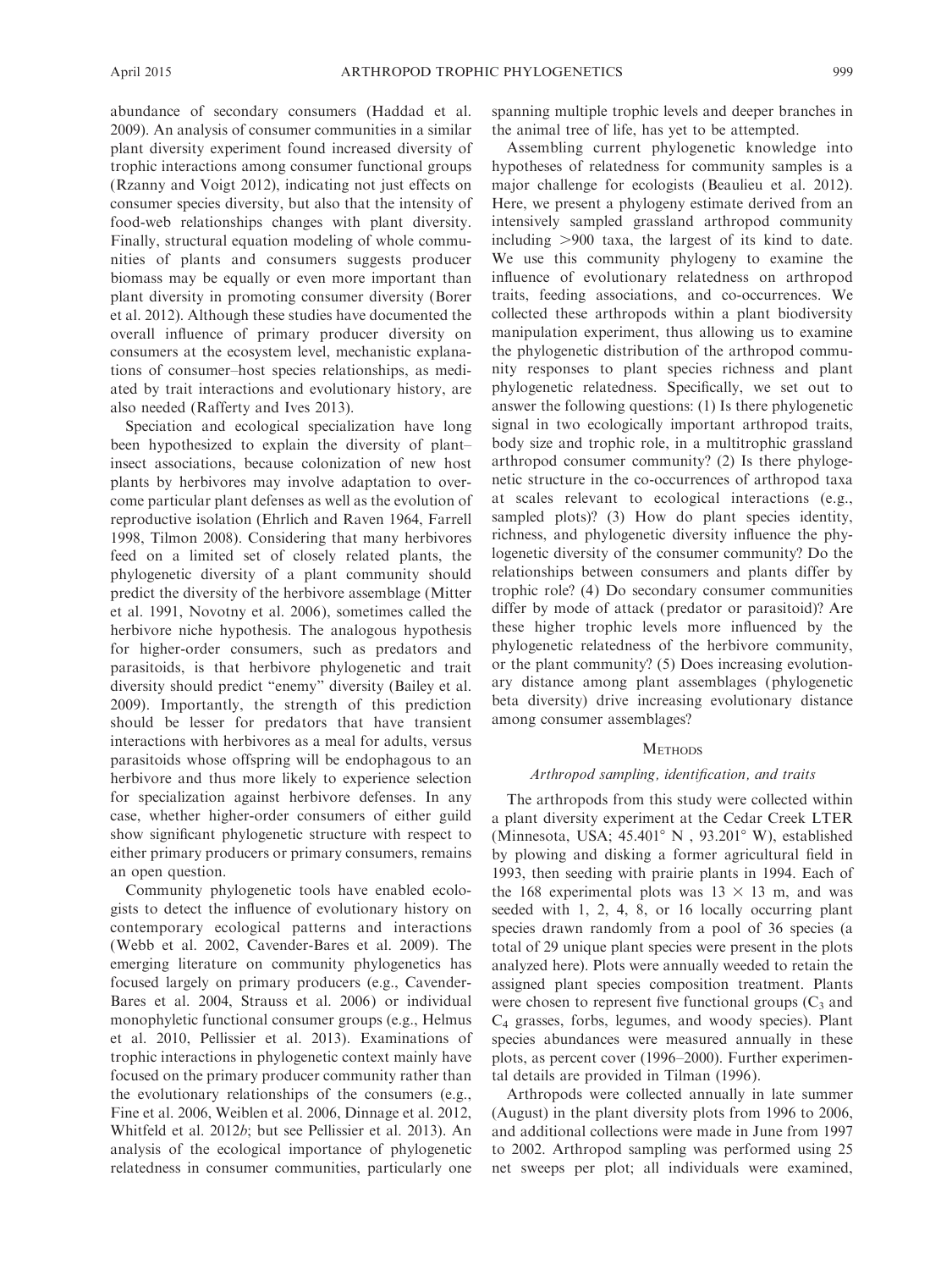identified to species or morphospecies within a known genus or, in some cases, family, and counted. The combined data set included 905 taxa from 15 orders, represented by 65 534 individuals. Each taxon was assigned to a trophic role (herbivore, detritivore, parasitoid, or predator) following Siemann et al. (1997, 1998). Body sizes, estimated as a volume for individual taxa as length  $\times$  width  $\times$  depth (mm<sup>3</sup>), were assigned for 91% of the individuals, following Siemann et al. (1998) and Borer et al. (2012).

## Community phylogeny estimation

Due to a lack of available genetic information and other challenges (detailed in Appendix) we followed a grafting approach (Beaulieu et al. 2012) to assemble a phylogenetic hypothesis for the 905 arthropod taxa from Cedar Creek. Initially, taxa named in the Tree of Life web project were assumed to be monophyletic at each rank in the Linnean hierarchy (e.g., order, family, subfamily, genus) unless contradicted by recent evidence from the systematics literature; in this case, an unresolved polytomy was retained at the rank immediately above. The backbone topology of relationships among major clades and orders followed Regier et al. (2010) for arthropods and Trautwein et al. (2012) for the class Insecta. Relationships within orders were based on recently published molecular phylogenetic hypotheses (see Appendix for references). Particular taxa not sampled in the recent literature were placed in the tree as polytomies of higher taxa on the assumption of monophyly of families, subfamilies, and genera, etc. Incompletely identified taxa (e.g., ''geometrid larva'') were also assigned as polytomies of the nearest identifiable clade (e.g., Geometridae). Polytomies were retained in all analyses. Example source tables and R code used to create the phylogeny are available in a Supplement.

We estimated relative divergence times among community members by assigning minimum ages in millions of years ago (Ma) to 120 of 392 (31%) of ancestral nodes based on fossil evidence as summarized in Grimaldi and Engel (2006). We then used the bladj algorithm in the program phylocom (Webb et al. 2008) to obtain ages for all nodes by distributing the ages of remaining nodes evenly between dated nodes and tips. Although the bladj algorithm makes the unrealistic assumption of constant evolutionary rates among lineages, it seems to perform as well as more sophisticated molecular dating techniques (Whitfeld et al. 2012a).

## Analysis

Trait conservatism in community phylogeny.—We tested for evidence of phylogenetic influence in the distribution of two key traits, body size and trophic role, using the geiger package (Harmon et al. 2008) in R (R Development Core Team 2011). For both traits, we estimated Pagel's  $\lambda$  (Pagel 1999), which varies from 0 (trait random with respect to phylogeny) to 1 (trait evolved according to Brownian motion on the phylogeny). We additionally calculated Blomberg's K (Blomberg et al. 2003) for body size  $(K \text{ is not meaningful for})$ categorical states like trophic role).

Calculating phylogenetic structure of co-occurrence.— We estimated the phylogenetic structure of species occurrences in a given sample using the D statistic introduced by Fritz and Purvis (2010). Originally, D was developed to analyze phylogenetic structure in extinction risk, which, like occurrence of a consumer in a given plant community, is not an evolved trait per se, but is likely to be highly correlated with evolved species traits. We calculated D for each observed sample of arthropods using 1000 replicate simulations in the phylo.D function of the caper package (Orme et al. 2012) in R. We first calculated D for the arthropod tree as a whole, and second for each of the three most abundant trophic groups, herbivores, predators, and parasitoids, on phylogenetic trees that had been pruned to match these groups. We hypothesized that herbivores would be more likely to be phylogenetically structured than the higherorder consumers, due to their stronger evolutionary associations with the manipulated host-plant diversity. We further hypothesized that parasitoids (in lineages Hymenoptera and Diptera) would be more phylogenetically structured than predators (including members of Araneae, Heteroptera, Coleoptera, etc.) due to the close association of parasitoids with their hosts.

Calculating arthropod consumer and plant community phylogenetic diversity.—We calculated phylogenetic diversity of arthropods sampled in a given plot using two measures. One was Faith's PD, the summed distance from each observed taxon to the root of the tree (Faith 1992). Here, we take advantage of the fact that PD increases monotonically with species richness, as it represents a composite phylogenetic diversity response variable. We also calculated the mean phylogenetic distance (MPD) among taxa in a sample, weighted by the abundance of taxa in a plot in a given year (Webb et al. 2002). We separately calculated plot-level PD and MPD within each sampling year for herbivores, predators, and parasitoids. To relate the phylogenetic diversity of the primary producer community to the phylogenetic diversity of the consumer community, we used the plant phylogeny from Cadotte et al. (2009). Similar to the methods of Dinnage et al. (2012), we calculated abundance-weighted, standardized MPD, as well as PD for the plant community in each year. All phylogenetic diversity metrics were calculated using the picante package in R (Kembel et al. 2010).

We used mixed-effects multiple regression analysis to evaluate the power of plant phylogenetic diversity  $(PD_p)$ and standardized MPD, not intentionally manipulated in the original experiment) to explain phylogenetic diversity of herbivores alone (with both  $PD<sub>herb</sub>$  and  $MPD<sub>herb</sub>$  as response variables), and predators ( $PD<sub>pred</sub>$ and MPD<sub>pred</sub>) and parasitoids (PD<sub>para</sub> and MPD<sub>para</sub>). Models were constructed for the five years in which data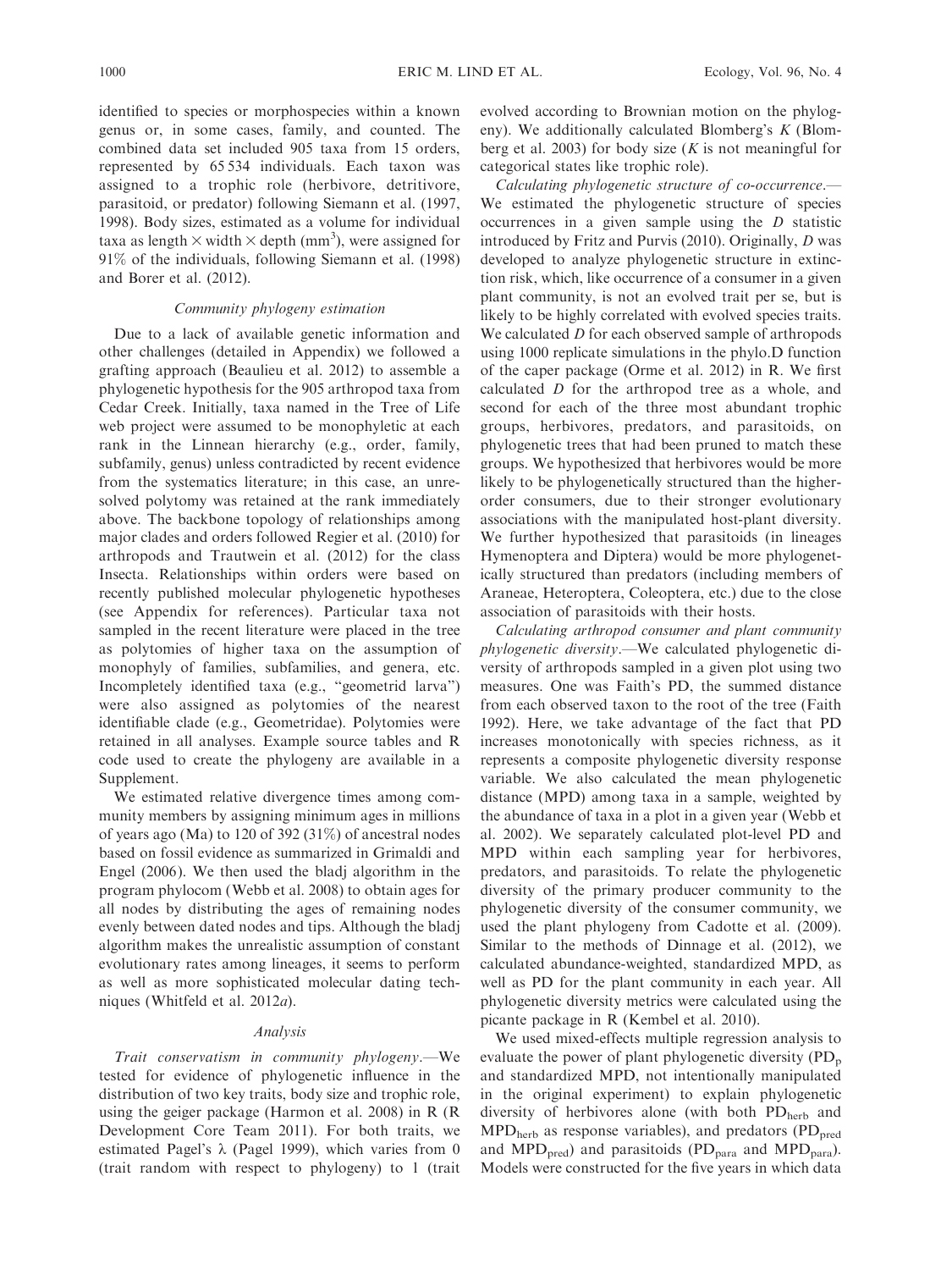from all three trophic levels were available (1996–2000). In the model predicting diversity of higher consumers, we also included the MPD<sub>herb</sub> and PD<sub>herb</sub> data from each plot, to test whether the phylogenetic diversity of the secondary consumers was influenced by taxonomic or phylogenetic diversity of herbivorous arthropods. Because PD is known to covary strongly with species richness, we used plant species richness as a grouping or random factor, and allowed slopes of all relationships to vary by plant species richness level in each model, and by herbivore species richness in secondary consumer models. Thus, predictor effect size estimates and significance tests in the models are evaluated after accounting for variance due to species richness. In all models, we used sample year as a random intercept term. We used the method of Nakagawa and Schielzeth (2013) to calculate marginal  $R^2$  values for each model, which indicates the amount of explanatory power of the predictor variables, once variation due to random effects is accounted for.

Phylogenetic influence of plant community on herbivore community.—We used two further procedures to estimate the influence of evolutionary relatedness on herbivore co-occurrence with respect to plant community phylogenetic structure. First, we took advantage of the fact that the biodiversity experiment contained monoculture plots to test whether individual plant species supported phylogenetically structured herbivore communities. Put another way, does herbivore affinity for a given plant monoculture appear to be phylogenetically conserved? To test this, we used the arthropod phylogeny pruned to only contain herbivores to model both random and Brownian evolution in abundance in each monoculture plot, summed across all sample years. We used the FitContinuous function in the geiger package (Harmon et al. 2008) in R to compare the likelihood of the following models: Brownian motion  $(\lambda)$  $(1, 1)$ , no phylogenetic influence (or random,  $\lambda = 0$ ), and the best-fit  $\lambda$  value (between 0 and 1). We then compared AIC of models for each plant species to determine the strength of phylogenetic influence on the herbivore community found feeding on that host-plant species.

Our second approach was to examine the strength of correlation between the abundance-weighted differences in community phylogenetic distance among all pairs of plant plots (phylogenetic beta diversity, hereafter phylobeta) and the community phylogenetic distance among their associated herbivore communities. We used the comdist function of the picante package to create two pairwise distance matrices between all plots; one for MPD of the plant communities and the other for the MPD of herbivores. These matrices thus depict the standardized expected phylogenetic distance between an individual randomly drawn from each community, from both producers and consumers, weighted by the abundance of the members of the respective communities. We then used Mantel tests to evaluate the strength of correlation between the phylobeta matrices. Under the herbivore niche hypothesis, an increase in the phylogenetic distance between plant communities should result in a corresponding increase in herbivore phylogenetic distance. We performed these tests for the experiment as a whole, and separately for each of the plant diversity levels.

Phylogenetic influence of herbivore community on parasitoid and predator communities.—Extending the logic of the herbivore niche hypothesis, specialized secondary consumers such as parasitoids should have phylogenetic structure in association with their hosts (herbivores), while more typically generalist predators may not. We tested these two hypotheses as for herbivore–plant associations, in this case using the phylobeta matrix of herbivore communities to predict predator and parasitoid phylobeta matrices. We expected to see a positive correlation in phylogenetic distance between communities of herbivores and parasitoids, but little or no correlation with predators.

## **RESULTS**

We produced a dated phylogeny including 905 taxa sampled from a single grassland arthropod community (Fig. 1). We were able to resolve 392 of 904 ancestral nodes (43%), spanning 15 arthropod orders containing 184 families. Many of these polytomies were due to incomplete identification; of the 905 unique taxa, 225 were identified only to family (including many larval samples and parasitoid taxa). The remaining unresolved nodes were due to lack of information in the phylogenetic systematics literature. Dominant (diverse and abundant) herbivore clades included leaf beetles (Coleoptera: Chrysomelidae), grass flies (Diptera: Chloropidae), and leafhoppers (Hemiptera: Auchenorrhyncha). Dominant predators included spiders (Araneae), wasps (Hymenoptera: Vespoidea), and ants (Hymenoptera: Formicidae). Parasitoids were dominated by wasps (Hymenoptera: Ichneumonidae and Hymenoptera: Pteromalidae). Complete information on clade diversity, resolution and age estimates can be found in Appendix: Table A2.

## Phylogenetic conservatism in trophic role and body size

We found that trophic role and body size had different associations with the phylogenetic history of our naturally occurring community samples (Fig. 1). Trophic role was strongly phylogenetically conserved as indicated by an estimated  $\lambda = 1.0$ , an identical likelihood to a model of Brownian motion evolution along the tree. Body size also showed significant phylogenetic conservatism, with an estimated  $K = 1.18$  ( $P = 0.001$  in randomization tests; all effects throughout this study significant at  $P = 0.05$ , indicating slightly greater clustering on the phylogeny than would be expected under Brownian evolution.

#### Phylogenetic structure of arthropod communities

Overall, the co-occurrence of arthropod taxa across the phylogenetic tree exhibited little evidence for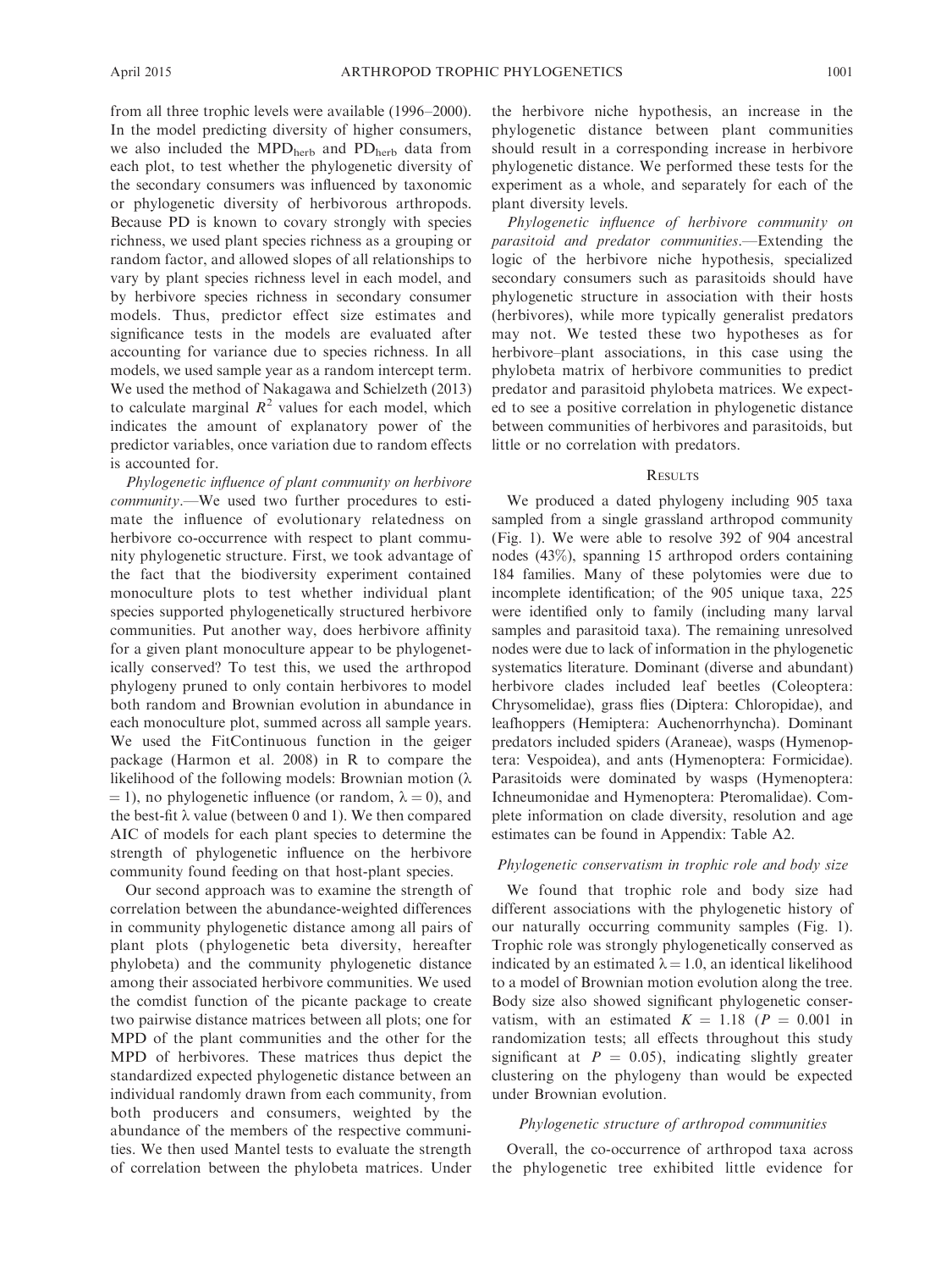evolutionary signal, as  $D = 0.899 \pm 0.005$  (mean  $\pm$ standard error of the mean) for the community as a whole (in this analysis  $D = 1$  indicates perfect randomness of data with respect to the tree). Taking advantage of the experimental replication to analyze each plot sample as a community reveals more dynamic patterns. On a plot basis, where there was more variation, in 53% of assemblages (165 out of 313 plots),  $D$  was significantly  $\leq 1$ . However, no plots were found with the strong phylogenetic conservatism expected if occurrence was controlled strictly by the influence of traits undergoing strict Brownian evolution ( $D \approx 0$ ).

This overall result hid important differences among trophic groups, with more closely related herbivores but less closely related parasitoids in plots than would be expected at random (Fig. 2). In particular, 79% of herbivore plot-scale assemblages showed significant phylogenetic clustering within plots (as revealed by D significantly  $\leq$ 1). Of predator assemblages within plots, 25% were significantly clustered (*D* significantly  $\langle 1 \rangle$ ) with respect to arthropod phylogeny, most exhibiting strong phylogenetic clustering  $(D \text{ not significantly})$ different from 0). Still, the majority of predator assemblages (72%) showed random co-occurrence patterns. Likewise, although parasitoids as a whole appeared to be overdispersed on the phylogeny (Fig. 2), 92% of the parasitoid assemblages were not distinguishable from those expected at random.

## Influence of plant phylogenetic diversity on the phylogenetic diversity of arthropods

The phylogenetic diversity of the herbivore community was significantly explained by the plot-scale phylogenetic diversity of the plant community (Fig. 3, Table 1). Both  $PD_p$  and  $MPD_p$  contributed significantly to the model, which had an overall marginal  $R^2 = 0.13$ . When each plant community predictor including species richness (SR) was used alone in single-parameter models, all had a significant positive influence on  $PD<sub>herb</sub>$ ; but  $PD_p$  alone had better explanatory power than either of the other two variables (marginal  $R^2$  values  $PD_p =$ 0.11;  $SR_p = 0.07$ ,  $MPD_p = 0.06$ ). Notably,  $PD_{\text{herb}}$ increased with increasing  $PD_p$  within each plant richness class (Fig. 3). When  $MPD<sub>herb</sub>$  was used as the response variable, weighting the phylogenetic diversity of herbivores by abundance of taxa,  $PD_p$  remained the strongest predictor in combined models (Table 1), although the overall explanatory power of the model was much less (marginal  $R^2$  = 0.03). On average, more phylogenetically diverse plant communities supported more phylogenetically diverse herbivore communities.

The best predictors of secondary consumer phylogenetic diversity differed by trophic guild (Fig. 4, Table 2). Predator phylogenetic diversity (PD<sub>pred</sub>) responded strongly to  $PD<sub>herb</sub>$ , across and within herbivore richness levels (Fig. 4). In contrast, parasitoid phylogenetic diversity ( $PD<sub>para</sub>$ ) was explained by  $MPD<sub>p</sub>$ , such that increasing standardized MPD in plant communities resulted in lower  $PD_{para}$ . This result held across and within plant richness levels (Fig. 4), when  $\text{MPD}_{\text{para}}$  was used as a response variable (Table 2). In sum, predator phylogenetic diversity increased with increasing herbivore phylogenetic diversity, while parasitoid phylogenetic diversity declined with increasing plant phylogenetic diversity.

## Phylogenetic clustering of consumers on plant monocultures

The majority of plots maintained as plant species monocultures were occupied by herbivore communities that were significantly phylogenetically clustered, with  $\lambda_{est}$  between 0.5 and 1.0 (Table 3). There were extremes in the degree of clustering; in particular herbivores on the oaks (Quercus sp.) showed almost perfect Brownian distribution ( $\lambda_{est} = 0.99$ ), while the forb *Monarda* and legume Lespedeza supported communities that did not differ from a random sample from the complete arthropod community.

# Phylogenetic beta diversity of arthropods relative to plotscale plant composition

We found weak but significant correlations in plot– plot phylobeta diversity of consumers relative to that of plant hosts, despite high variance in plot–plot MPD for the consumer samples (Fig. 5). The phylobeta diversity among arthropod assemblages was more strongly correlated with plant phylobeta diversity (Mantel  $r =$ 0.27,  $P < 0.001$ ) than was herbivore phylobeta diversity (Mantel  $r = 0.13$ ,  $P = 0.003$ ). Thus, when phylogenetic distances between plant communities were low, arthropod phylogenetic distances were also low. As plant phylogenetic distances increased, phylogenetic distances in arthropods also increased, until a point at which evolutionary distances among plants no longer influenced phylogenetic turnover of arthropods. This saturation effect coincided with paired comparisons of plots having constructed plant communities dominated by monocots with those dominated by eudicots. Consumer phylobeta remained high but did not increase with increasing difference above this threshold, resulting in relatively weak linear associations overall. Similarly, herbivore phylobeta diversity was not an especially good predictor of predator (Mantel  $r = 0.05$ ,  $P = 0.001$ ) or parasitoid (Mantel  $r = 0.04$ ,  $P = 0.095$ ) phylobeta diversity.

#### **DISCUSSION**

By assembling a dated phylogeny estimate for a taxonomically broad sample of arthropod consumers within experimentally controlled primary producer communities, we have demonstrated how evolutionary relatedness influences plot-level ecological interactions among multiple trophic levels. First, consumer phylogenetic relatedness effectively described two commonly measured and ecologically important arthropod traits, body size and trophic role. Second, multiple lines of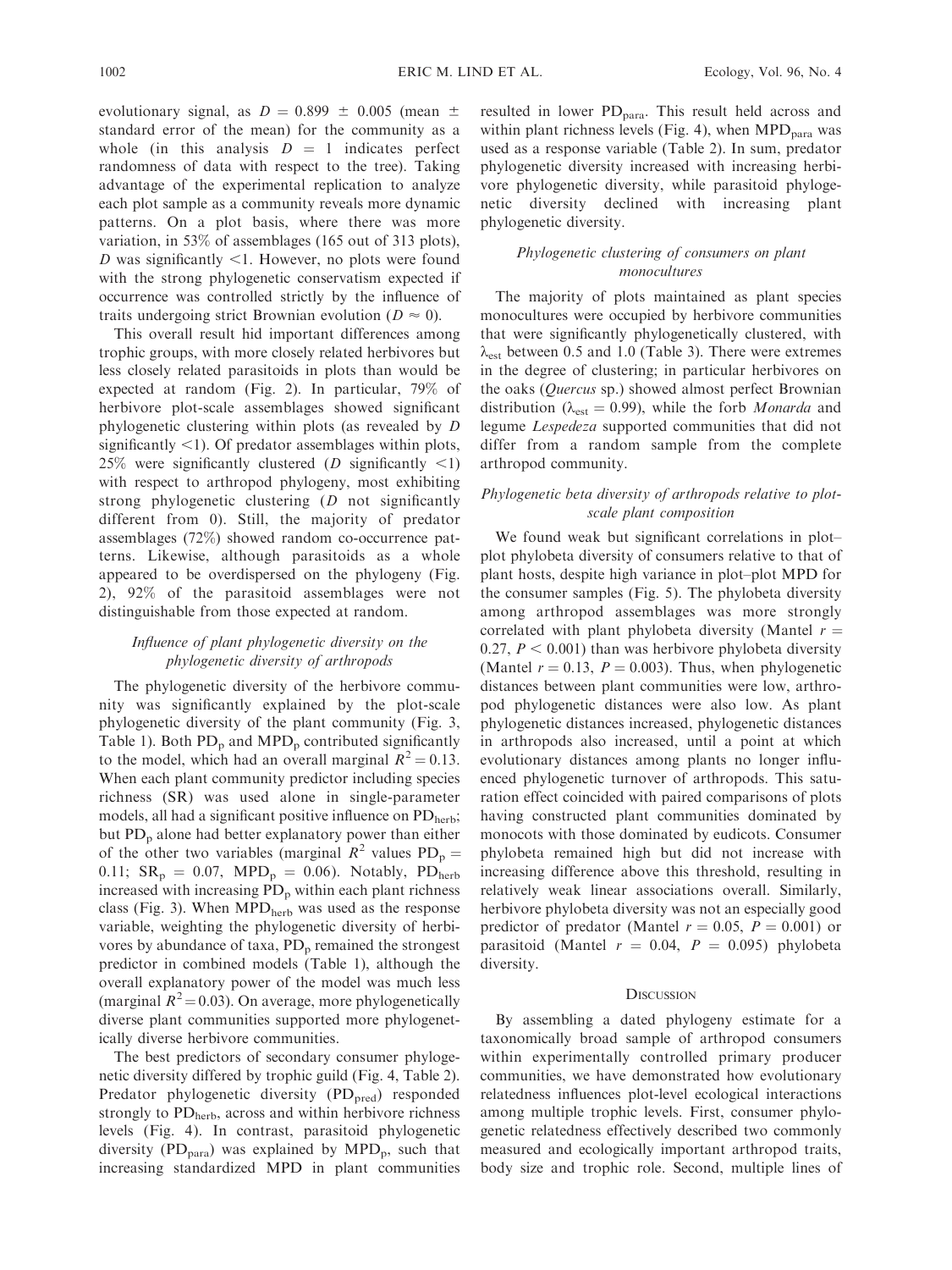

FIG. 1. Assembled phylogenetic tree of 905 arthropod taxa sampled from a grassland biodiversity experiment at the Cedar Creek LTER in central Minnesota, USA. Dates (in millions of years ago, Ma) of nodes were assigned from fossil evidence where available, and otherwise modeled using assumption of constant evolutionary rates between dated nodes and tips. Right side shows body size (originally measured in mm<sup>3</sup>) of an individual of the given taxa as measured or extracted from the literature. Taxa have been color-coded by trophic role. Major clades of interest are labeled by name and indicated by a circle at the root of the clade.

evidence demonstrate the phylogenetic conservatism (evolutionary specialization) of herbivore–host plant affinity in sampled communities. Most importantly, the phylogenetic diversity of herbivore assemblages was driven by the phylogenetic diversity of the plant community, showing the predictive ability proffered by the evolutionary histories of plant assemblages for their herbivores.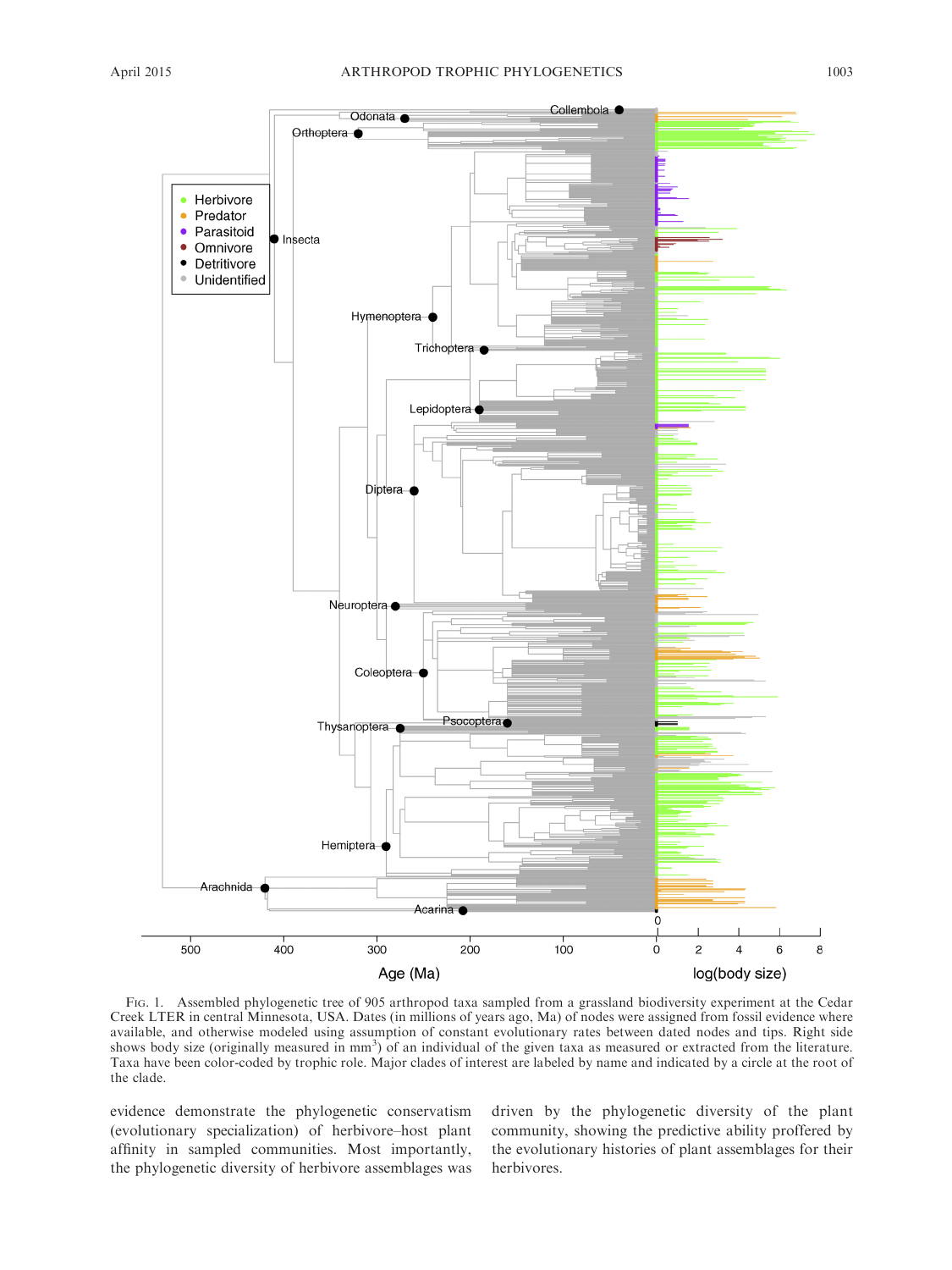

FIG. 2. Density plot of D statistics (Fritz and Purvis 2010) depicting phylogenetic structure of co-occurring arthropod assemblages by trophic role for the three most abundant trophic groups. Plots of all plant diversity levels were included in the analysis. For herbivores ( $N = 537$  taxa), predators ( $N = 101$  taxa), and parasitoids ( $N = 82$  taxa), the occurrence of taxa in a given plot was modeled as a binary variable. The D statistic is the observed number of state changes throughout the tree, scaled by 1000 replicate expectations of the states due to random ( $D = 1.0$ ) and Brownian ( $D = 0.0$ ) models.

We present three lines of evidence consistent with the herbivore niche hypothesis (Novotny et al. 2006), which predicts that herbivore diversity is driven by evolutionary association with host plants, implicitly assuming herbivore dietary specialization. First, herbivores of most plant monocultures were more closely related than expected by chance. We interpret this as evidence of phylogenetic conservatism in feeding preferences among closely related specialist herbivores. Second, more phylogenetically diverse assemblages of arthropod herbivores were found in plots containing more phylogenetically diverse plant communities. Plant phylogenetic diversity also had more power to predict the phylogenetic diversity of herbivores than plant species richness, and relationships were consistent within plant species richness levels. Finally, plot–plot comparisons showed that phylogenetic turnover among arthropod communities (phylogenetic beta diversity) was positively correlated with phylogenetic distances among plant communities, as has been found in more phylogenetically limited analyses (Pellissier et al. 2013). However, we found that turnover was saturating when evolution-



FIG. 3. Herbivore community phylogenetic diversity (PD) increases with increasing plant PD and standardized mean phylogenetic distance (MPD). Relationships were analyzed in a mixed-effects model with year as a random intercept, and slopes were allowed to vary by plant species richness. Regression lines indicate relationships within plant species richness classes, and are labeled by the richness class; manipulated plant species richness in plots: 1, 2, 4, 8, or 16 species of plants.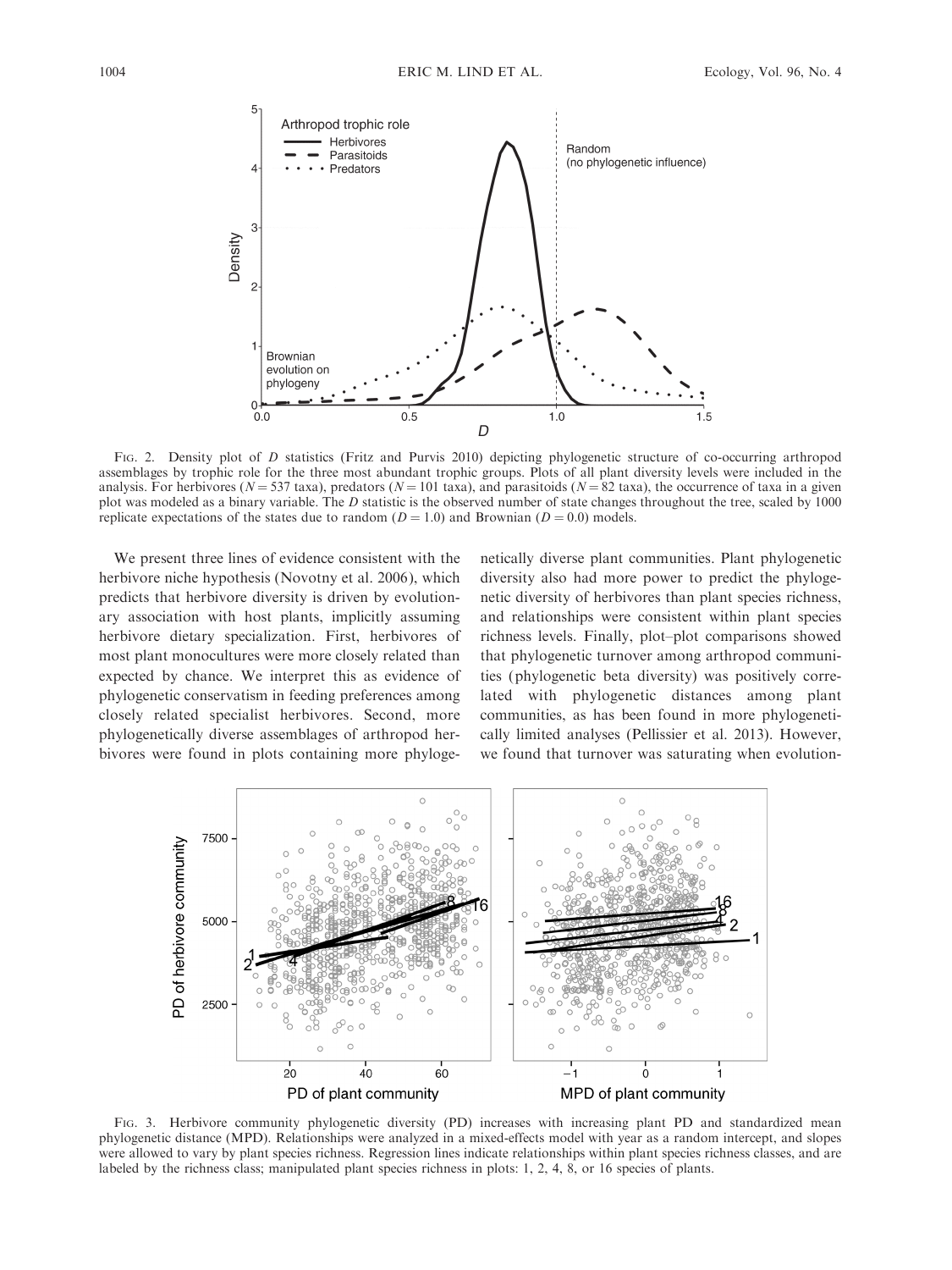TABLE 1. Results of the mixed-effects model predicting herbivore phylogenetic diversity (PD<sub>herb</sub>) and abundance-weighted mean phylogenetic distance (MPD) by plant PD  $(PD_p)$  and abundance-weighted standardized plant  $\text{MPD}$  (MPD<sub>p</sub>).

| Response and<br>predictor | $R^2$ | 95% CI of effect | Estimated effect on<br>response | χŕ   | P       |
|---------------------------|-------|------------------|---------------------------------|------|---------|
| $PD_{\text{herb}}$        | 0.13  |                  |                                 |      |         |
| $PD_{p}$                  |       | 19.6, 31.5       | 25.6                            | 71.9 | < 0.001 |
| $MPD_n$                   |       | 157.5, 416.5     | 287.0                           | 18.9 | < 0.001 |
| MPD <sub>herb</sub>       | 0.03  |                  |                                 |      |         |
| $PD_{p}$                  |       | 0.05, 0.96       | 0.50                            | 4.67 | 0.031   |
| $MPD_n$                   |       | $-0.68, 3.19$    | 6.81                            | 3.19 | 0.074   |
|                           |       |                  |                                 |      |         |

*Notes:*  $R^2$  is model marginal  $R^2$ , sensu Nakagawa and Schielzeth (2013), the explanatory power of the predictor variables having removed variance due to the conditional grouping class (in this case, year and plant species richness). Estimated effect and 95% confidence intervals (lower and upper; CI) are given for each plant community predictor. P values were estimated using Type II analysis of deviance (marginal effects), using a chi-square test with  $df = 1$ . Slopes of predictors were allowed to vary within plant SR classes, and sampling year was treated as a random intercept.

ary distances among host plant communities were high, especially across the monocot–eudicot split. These results are concordant with work demonstrating that herbivore diversity increases, but the diet breadth of herbivores does not, among plant communities of increasing phylogenetic diversity (Novotny et al. 2006), thus supporting a growing understanding of the role of plant phylogenetic diversity in determining herbivore diversity (Novotny et al. 2006, Ness et al. 2011, Dinnage et al. 2012, Pellissier et al. 2013, Castagneyrol et al. 2014).

The interpretation of our results includes some caveats. Among the most important is that it was not feasible to document feeding behavior among 905 arthropod taxa to confirm actual herbivory or predation in a given plot. Strictly speaking, our observations examine the occurrence of arthropods with a given plant species or community, rather than feeding associations. Nonetheless, feeding relationships are the simplest explanation for patterns of herbivore occurrence as a function of plant relatedness at such a fine spatial scale, with plots located only meters apart in a single field. Likewise, we did not measure specific traits mediating herbivory or secondary consumer interactions, such as phytochemistry, diet breadth, or parasitoid life history. Plants vary in attractiveness and palatability to herbivores in relation to various traits, especially nitrogen content and defensive chemistry (Loranger et al. 2012), which can result in predictable changes in herbivore composition and consumption rates (Whitfeld et al. 2012b). Deterrents to herbivory may be phylogenetically conserved, for instance, ubiquitous chemical defense in particular plant lineages adapted to resource-limited conditions (Fine et al. 2006). Such adaptive traits, on the



FIG. 4. Response of higher trophic groups to plant and herbivore phylogenetic diversity. Predator and parasitoid PD were analyzed separately using mixed-effects models with year as a random intercept, and slopes allowed to vary by plant species richness and herbivore species richness. (a) Predator PD increases most strongly with herbivore PD. (b) Parasitoid PD is more strongly influenced by plant diversity and declines with increasing plant MPD. Thick lines are the regression of the main effect of predictor variable; thin lines, within-group slopes for each level of herbivore species richness (a) or plant species richness (b).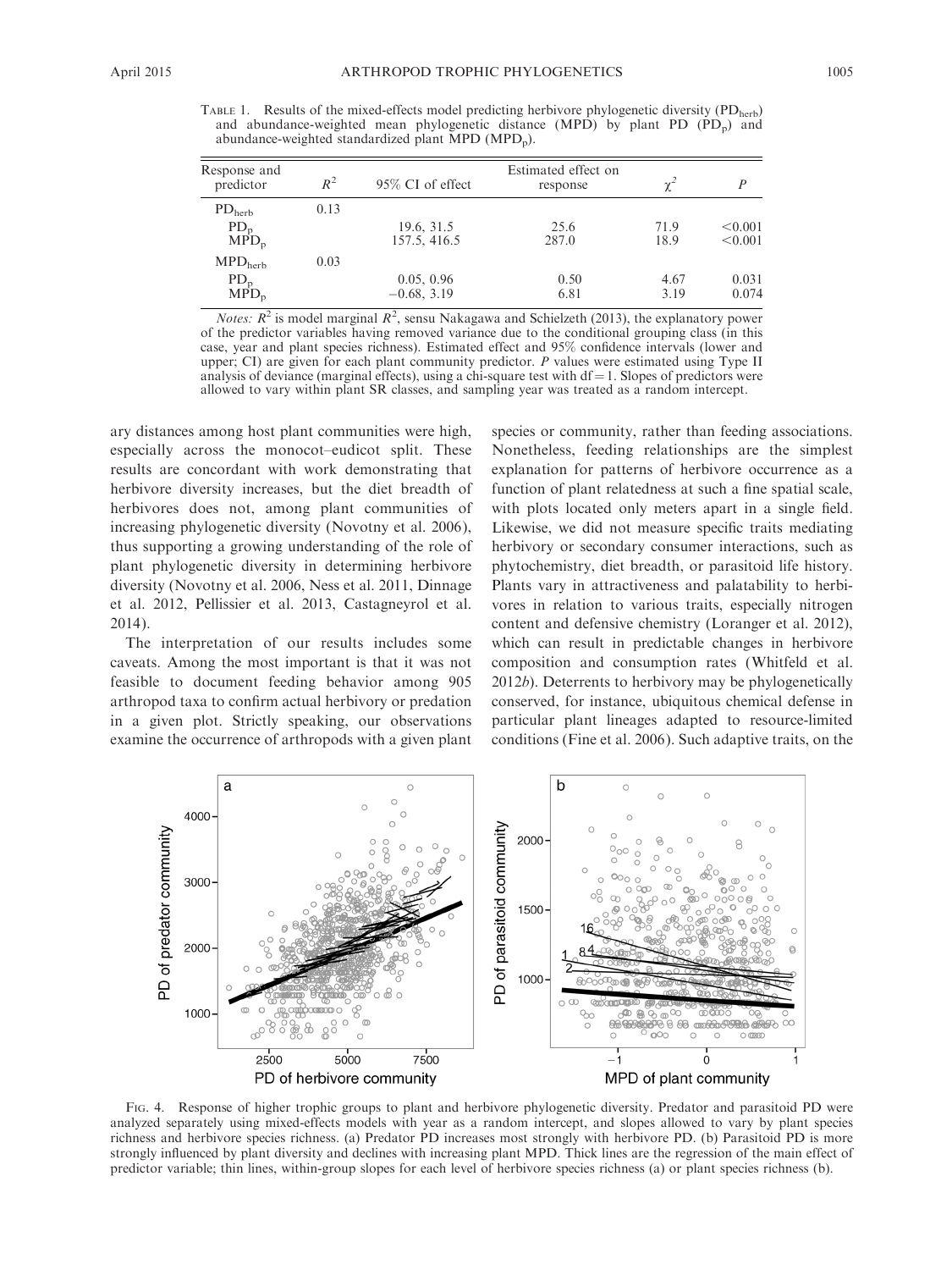TABLE 2. Results of the mixed-effects multiple regression model predicting secondary consumer (predator and parasitoid) phylogenetic diversity (PD<sub>pred</sub>, PD<sub>para</sub>, MPD<sub>pred</sub> and MPD<sub>para</sub>, respectively) by herbivore and plant species richness (SR), herbivore and plant PD, and herbivore and plant abundance-weighted standardized MPD.

| Response and<br>predictor      | $R^2$ | 95% CI<br>of effect | Estimated effect on<br>response | $\chi^2$ | $\boldsymbol{P}$ |  |
|--------------------------------|-------|---------------------|---------------------------------|----------|------------------|--|
| $\rm PD_{pred}$                | 0.24  |                     |                                 |          |                  |  |
| $PD_p$                         |       | $-2.3, 3.7$         | 0.7                             | 0.2      | 0.635            |  |
| $MPD_n$                        |       | $-48.7, 82.0$       | 16.7                            | 0.3      | 0.617            |  |
| $\rm PD_{\rm herb}$            |       | 0.2, 0.3            | 0.2                             | 73.1     | < 0.001          |  |
| $\mathrm{MPD}_{\mathrm{herb}}$ |       | $-391.0, 71.6$      | $-159.7$                        | 1.8      | 0.175            |  |
| MPD <sub>pred</sub>            | 0.00  |                     |                                 |          |                  |  |
| $PD_p$                         |       | 0.00, 0.00          | 0.00                            | 0.02     | 0.891            |  |
| $MPD_p$                        |       | $-0.08, 0.04$       | $-0.02$                         | 0.52     | 0.473            |  |
| PD <sub>herb</sub>             |       | 0.00, 0.00          | 0.00                            | 0.02     | 0.884            |  |
| $\text{MPD}_\text{herb}$       |       | $-0.27, 0.13$       | $-0.07$                         | 0.44     | 0.507            |  |
| $\rm PD_{para}$                | 0.10  |                     |                                 |          |                  |  |
| $PD_p$                         |       | 0.00, 0.00          | 0.00                            | 1.91     | 0.167            |  |
| $MPD_p$                        |       | $-0.09, -0.02$      | $-0.05$                         | 8.97     | 0.003            |  |
| PD <sub>herb</sub>             |       | 0.00, 0.00          | 0.00                            | 0.91     | 0.340            |  |
| $\text{MPD}_{\text{herb}}$     |       | $-0.10, 0.14$       | 0.02                            | 0.09     | 0.760            |  |
| $\mbox{MPD}_{\rm para}$        | 0.03  |                     |                                 |          |                  |  |
| $PD_p$                         |       | 0.37, 1.99          | 1.18                            | 8.13     | 0.004            |  |
| $MPD_p$                        |       | $-37.96, -13.94$    | $-25.95$                        | 17.99    | < 0.001          |  |
| PD <sub>herb</sub>             |       | $-0.02, 0.00$       | $-0.01$                         | 1.84     | 0.175            |  |
| $\text{MPD}_{\text{herb}}$     |       | $-43.65, 42.34$     | $-0.66$                         | 0.00     | 0.976            |  |

*Notes:* See Table 1 for details on calculating  $R^2$ , P values, 95% CI, and slope. In this table, year, plant species richness, and herbivore species richness were set as the conditional grouping classes.

other hand, may not necessarily be phylogenetically conserved but instead may be strongly convergent, especially if traits are ecologically important (Whitfeld et al. 2012b). However, our observation of phylogenetic signal in herbivore associations suggests that suites of conserved traits could be important in this grassland plant community.

Although herbivore diversity and herbivory rates can be determined by the phylogenetic diversity of plants (Novotny et al. 2006, Ness et al. 2011, Dinnage et al. 2012, Pellissier et al. 2013, Castagneyrol et al. 2014), plants vary in the predictability of consumers, as revealed by the communities sampled from plant species in monoculture in the experiment. Some plants, like the

TABLE 3. Strength of phylogenetic structuring of herbivores sampled from host-plant monocultures.

| Plant species           | $\lambda_{\rm est}$ | $AIC_{\lambda est}$ | $\Delta AIC_{\lambda=1}$ | $\Delta AIC_{\lambda=0}$ |
|-------------------------|---------------------|---------------------|--------------------------|--------------------------|
| Achillea millefolium    | 0.03                | 4077.26             | 427.17                   | 4.51                     |
| Agropyron smithii       | 0.90                | 3731.70             | 118.55                   | 150.03                   |
| Amorpha canescens       | 0.95                | 4320.45             | 46.20                    | 308.00                   |
| Andropogon gerardii     | 0.88                | 2540.60             | 181.78                   | 137.98                   |
| Asclepias tuberosa      | 0.71                | 3681.56             | 178.72                   | 26.87                    |
| Elymus canadensis       | 0.74                | 3604.05             | 228.28                   | 43.58                    |
| Koeleria cristata       | 0.57                | 3929.60             | 320.42                   | 3.65                     |
| Lespedeza capitata      | 0.03                | 3975.72             | 298.76                   | 0.00                     |
| Liatris aspera          | 0.61                | 3507.51             | 273.76                   | 12.60                    |
| Lupinus perennis        | 0.85                | 3976.74             | 148.56                   | 113.84                   |
| Monarda fisculosa       | 0.07                | 4062.22             | 164.18                   | 3.42                     |
| Panicum virgatum        | 0.06                | 2850.78             | 259.13                   | 2.99                     |
| Petalostemum purpurea   | 0.79                | 4188.84             | 143.04                   | 78.68                    |
| Poa pretensis           | 0.88                | 3448.79             | 193.68                   | 122.74                   |
| Quercus ellipsoidalis   | 0.99                | 3845.83             | 1.27                     | 408.69                   |
| O. macrocarpa           | 0.99                | 3434.71             | 2.74                     | 359.76                   |
| Schizachyrium scoparium | 0.46                | 3032.78             | 507.93                   | 5.14                     |
| Sorghastrum nutans      | 0.71                | 3153.21             | 389.20                   | 40.01                    |
|                         |                     |                     |                          |                          |

*Notes:* For the cumulative herbivore assemblage on each plant species, estimated Pagel's  $\lambda$  ( $\lambda_{est}$ ), the Akaike information criterion (AIC) for the estimated  $\lambda$  value, and the difference between the AIC of the  $\lambda_{est}$  model and that of Brownian evolution ( $\lambda = 1$ ) and no phylogenetic influence ( $\lambda = 0$ ). In all cases, the best-fit  $\lambda$  had the lowest (best) AIC values. We judged models within 2–4 AIC units to be equivalent. Values in bold indicate either no significant difference between  $\lambda_{est}$  and  $\lambda = 1$ (strong phylogenetic signal) or none between  $\lambda_{est}$  and  $\lambda = 0$  (no phylogenetic signal).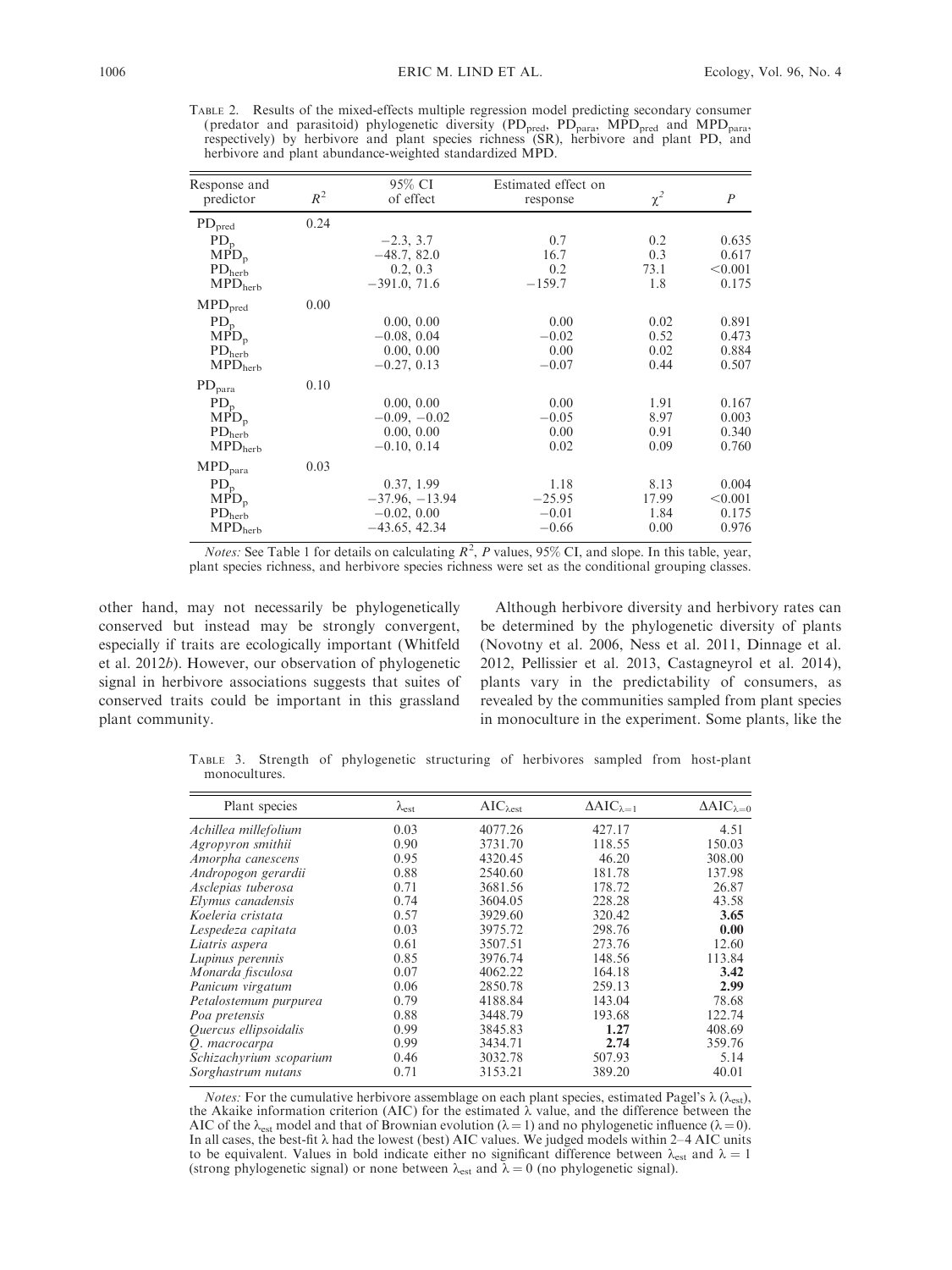cool-season grass Koeleria cristata, supported an apparently random selection of arthropods from the broader metacommunity, while others like the oak species Quercus ellipsoidalis and Q. macrocarpa, had a much more phylogenetically clustered arthropod fauna. This suggests arthropod presence in a Quercus monoculture is mediated by strongly phylogentically conserved traits. This result is notable given that the oak lineage, in contrast to many of the other plant species included in the experiment, has evolved combinations of condensed tannins that herbivores must be able to overcome, implying strong selection for feeding specialization and causing strong phylogenetic signal (Feeny 1975, Forkner et al. 2004). A converse association that supports this interpretation is that the tissues of the nitrogen-fixing legume Lespedeza cuneata have relatively high nitrogen content, a nutritional requirement of all herbivores which could lead to the phylogenetically non-clustered consumer communities we found on this species. These results extend recent work on plant monoculture traits and herbivory (Loranger et al. 2012), suggesting that correlated traits associated with palatability may provide an effective means for predicting the phylogenetic diversity of herbivores, and greater diversity of plant palatability traits will support a greater phylogenetic diversity of herbivores.

Our results also suggest that the phylogenetic association between herbivores and plants is likely able to capture the conservatism of unmeasured traits, which mediate trophic interactions (Rafferty and Ives 2013). We found that trophic level and body size are strongly phylogenetically conserved, but one important unmeasured arthropod trait is likely to be the diet breadth of herbivores (Bernays 2001, Castagneyrol et al. 2014). Many groups of arthropod herbivores are thought to be specialists, in that they feed on a restricted group of related plants (Novotny et al. 2006). However, Dyer et al. (2007) argued specialization differed between the tropics, where plant defensive chemistry was highly diverse and promoted specialization, and the temperate zone, where less diverse phytochemical profiles in host plants allow herbivore diet generalization. This debate has largely centered around arthropod herbivores from long-lived, woody plant species; the role of plant traits in promoting specialization (and thus diversity) among grassland arthropods is an area ripe for exploration.

This analysis of an extensive consumer community phylogeny pushes into new territory, thus uncertainty associated with our estimate of arthropod phylogeny deserves consideration. We assembled a community phylogeny from the published literature of systematics, in part, because comparable DNA sequence data were unavailable for our community sample. The assumption that named taxa (e.g., genera, families, order, etc.) are monophyletic unless proven otherwise by recent phylogenetic study is a source of uncertainty in our tree topology. Questions also remain about the impact of uncertainty due to incomplete phylogenetic resolution or



FIG. 5. Pairwise correlations among evolutionary distances between plant communities (x-axis), and consumer communities (y-axis) for (a) all arthropods and (b) herbivores only. Points depict MPD between plant and consumer communities, or for each trophic level, the expected evolutionary distance between a member picked at random from each community weighted by local abundance. Mantel tests between the distance matrices give overall correlation; a running mean (loess spline) is shown as a trend line depicting the saturating relationship. At some point, pairwise evolutionary distances are high enough that any signal from the plants is eroded. As long as phylogenetic beta diversity (phylobeta) of plants is high enough, phylobeta of insects is also very high.

species identification. For example, many genera in our community sample have yet to be included in a formal, dated molecular phylogenetic analysis, and some taxa were not identified to named species. However, even phylogeny estimates for completely diagnosed species with comparable DNA data will have error associated with incomplete taxon sampling and the stochasticity of molecular evolutionary processes (Zwickl and Hillis 2002). Assumptions about arthropod divergence times, including the accuracy of fossil-calibrated dates for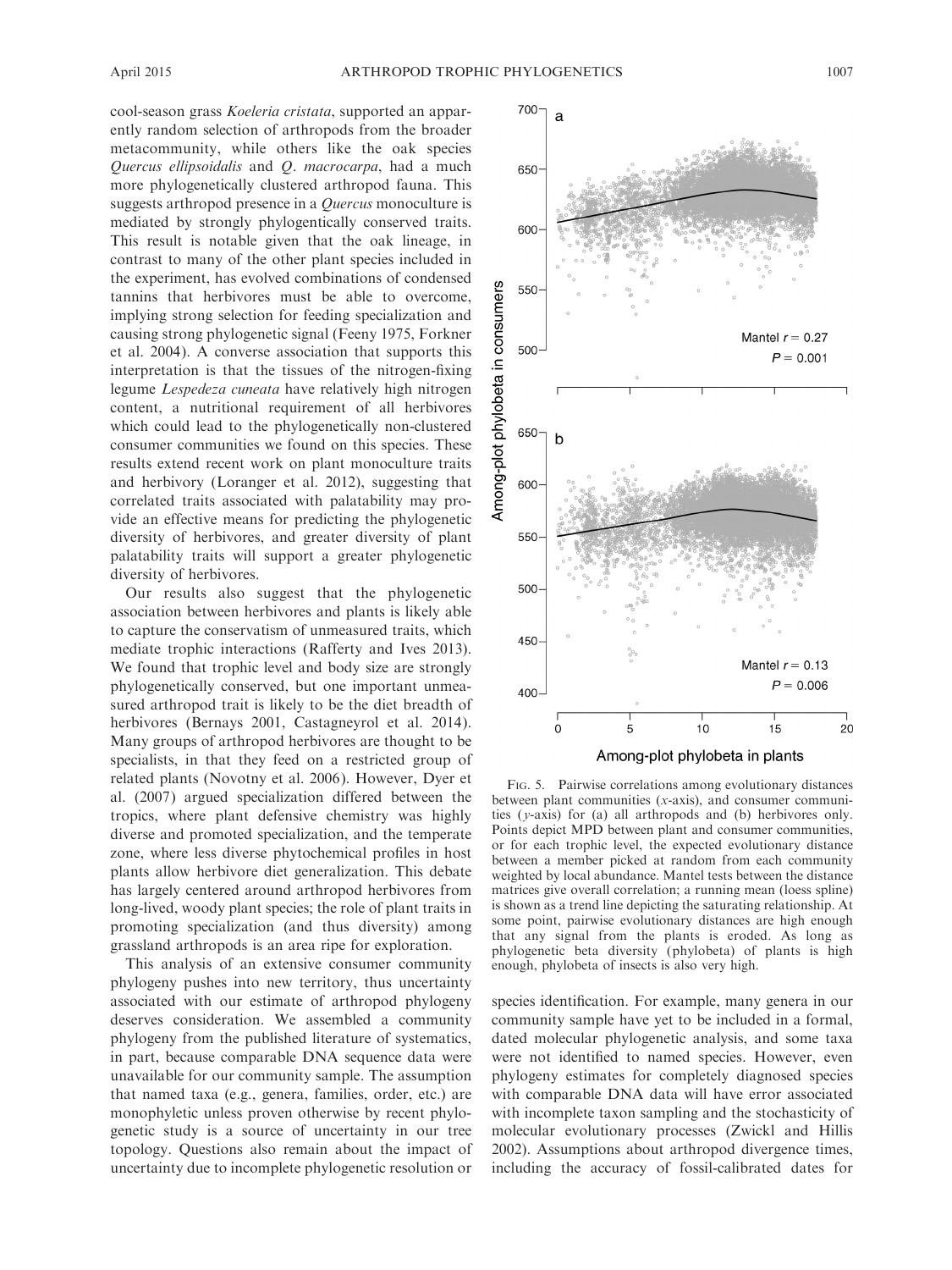particular lineages and otherwise uniform evolutionary rates among the remainder, is yet another potential source of error. Exploring each source of error and potential effects on community phylogenetic analyses is an important area for future work. In the meantime, and until a comprehensive tree of life is available (Stoltzfus et al. 2013), we suggest that our approach, a literaturebased estimate of arthropod phylogeny, represents a reasonably accurate, pragmatic alternative to inferring community phylogeny from DNA sequences (Beaulieu et al. 2012).

The phylogenetic approach we employed revealed that the probability of herbivore co-occurrence in a given plot increased with increasing shared evolutionary history of plant hosts, and herbivores are more closely related than would be expected at random, indicating a shared inheritance of feeding association. This lends a final leg of support to the role of phylogenetic history in explaining plant–herbivore trophic dynamics (Bernays 2001, Novotny et al. 2006). Likewise, the evolutionary distance among different plant assemblages predicted the evolutionary distance among arthropod consumers as a whole. However, this was a saturating relationship, such that at some evolutionary distances among host plants (corresponding roughly to the eudicot–monocot split), producer relatedness had no further influence on that of consumers.

In contrast, a more variable set of patterns was observed for predators and parasitoids, with some communities defined by highly conserved co-occurrence patterns but most samples being little different from random samples of the guild metacommunity. It was especially surprising that parasitoid assemblages were not more influenced by phylogeny or correlated with herbivore phylogenetic diversity, given their intimate life history with herbivores (Stireman et al. 2006, Bailey et al. 2009). Instead, the parasitoid assemblage phylogenetic diversity was negatively influenced by plant relatedness, such that on average, higher parasitoid phylogenetic diversity occurred on the most closely related plant communities. Predators, on the other hand, were more phylogenetically diverse with increasing herbivore phylogenetic diversity, a pattern holding within each herbivore diversity level. One contributing explanation to these contrasting patterns is the lower resolution of the parasitoid phylogenetic tree we used, which had higher numbers of polytomies than the corresponding herbivore and predator trees. However, because predators and parasitoid plot–plot phylobeta had little correspondence with herbivore phylobeta, it appears that, at local scales, phylogenetically structured trophic relationships may be most important for grassland herbivores.

By synthesizing disparate phylogenetic hypotheses and fossil evidence into a coherent, dated tree, we were able to analyze an entire arthropod consumer community as well as its trophic components, spanning deep branches of animal evolution. Overall, arthropod plant– herbivore interactions are largely reflective of evolutionary associations, while higher trophic level associations within experimental diversity plots differed by guild in surprising ways. Our results demonstrate that the evolutionary history of both plants and their consumers mediates species interactions to generate and maintain consumer diversity, even at local scales.

#### **ACKNOWLEDGMENTS**

We thank David Tilman, Evan Siemann, and John Haarstad for generating and sharing Cedar Creek data sets, Laura Dill who collected literature and data for the phylogeny, and Will Pearse for suggestions on the analysis. This work would not have been possible without the committed efforts of John Haarstad (1946–2008), in particular, for sampling and identifying the arthropods of Cedar Creek. This work was funded, in part, by the University of Minnesota and NSF grants DEB-1042132 (to E. Borer and E. Seabloom) and DEB-1234162 (to Cedar Creek LTER).

#### LITERATURE CITED

- Bailey, R., K. Schonrogge, J. M. Cook, G. Melika, G. Csoka, C. Thuroczy, and G. N. Stone. 2009. Host niches and defensive extended phenotypes structure parasitoid wasp communities. PLoS Biology 7:e1000179.
- Basset, Y., et al. 2012. Arthropod diversity in a tropical forest. Science 338:1481–1484.
- Beaulieu, J. M., R. H. Ree, J. Cavender-Bares, G. D. Weiblen, and M. J. Donoghue. 2012. Synthesizing phylogenetic knowledge for ecological research. Ecology 93(Supplement): S4–S13.
- Bernays, E. A. 2001. Neural limitations in phytophagous insects: implications for diet breadth and evolution of host affiliation. Annual Review of Entomology 46:703–727.
- Blomberg, S. P., T. Garland, and A. R. Ives. 2003. Testing for phylogenetic signal in comparative data: behavioral traits are more labile. Evolution 57:717–745.
- Borer, E. T., E. W. Seabloom, and D. Tilman. 2012. Plant diversity controls arthropod biomass and temporal stability. Ecology Letters 15:1457–1464.
- Cadotte, M. W., J. Cavender-Bares, D. Tilman, and T. H. Oakley. 2009. Using phylogenetic, functional and trait diversity to understand patterns of plant community productivity. PLoS ONE 4:e5695.
- Castagneyrol, B., H. Jactel, C. Vacher, E. G. Brockerhoff, and J. Koricheva. 2014. Effects of plant phylogenetic diversity on herbivory depend on herbivore specialization. Journal of Applied Ecology 51:134–141.
- Cavender-Bares, J., D. D. Ackerly, D. A. Baum, and F. A. Bazzaz. 2004. Phylogenetic overdispersion in Floridian oak communities. American Naturalist 163:823–843.
- Cavender-Bares, J., K. Kozak, P. Fine, and S. Kembel. 2009. The merging of community ecology and phylogenetic biology. Ecology Letters 12:693–715.
- Dinnage, R., M. W. Cadotte, N. M. Haddad, G. M. Crutsinger, and D. Tilman. 2012. Diversity of plant evolutionary lineages promotes arthropod diversity. Ecology Letters 15:1308–1317.
- Dyer, L., et al. 2007. Host specificity of Lepidoptera in tropical and temperate forests. Nature 448:696–699.
- Ehrlich, P. R., and P. H. Raven. 1964. Butterflies and plants: a study in coevolution. Evolution 18:586–608.
- Faith, D. 1992. Conservation evaluation and phylogenetic diversity. Biological Conservation 61:1–10.
- Farrell, B. D. 1998. ''Inordinate fondness'' explained: why are there so many beetles? Science 281:555–559.
- Feeny, P. 1975. Biochemical coevolution between plants and their insect herbivores. Pages 3–19 in L. E. Gilbert and P. H. Raven, editors. Coevolution of animals and plants. University of Texas Press, Austin, Texas, USA.